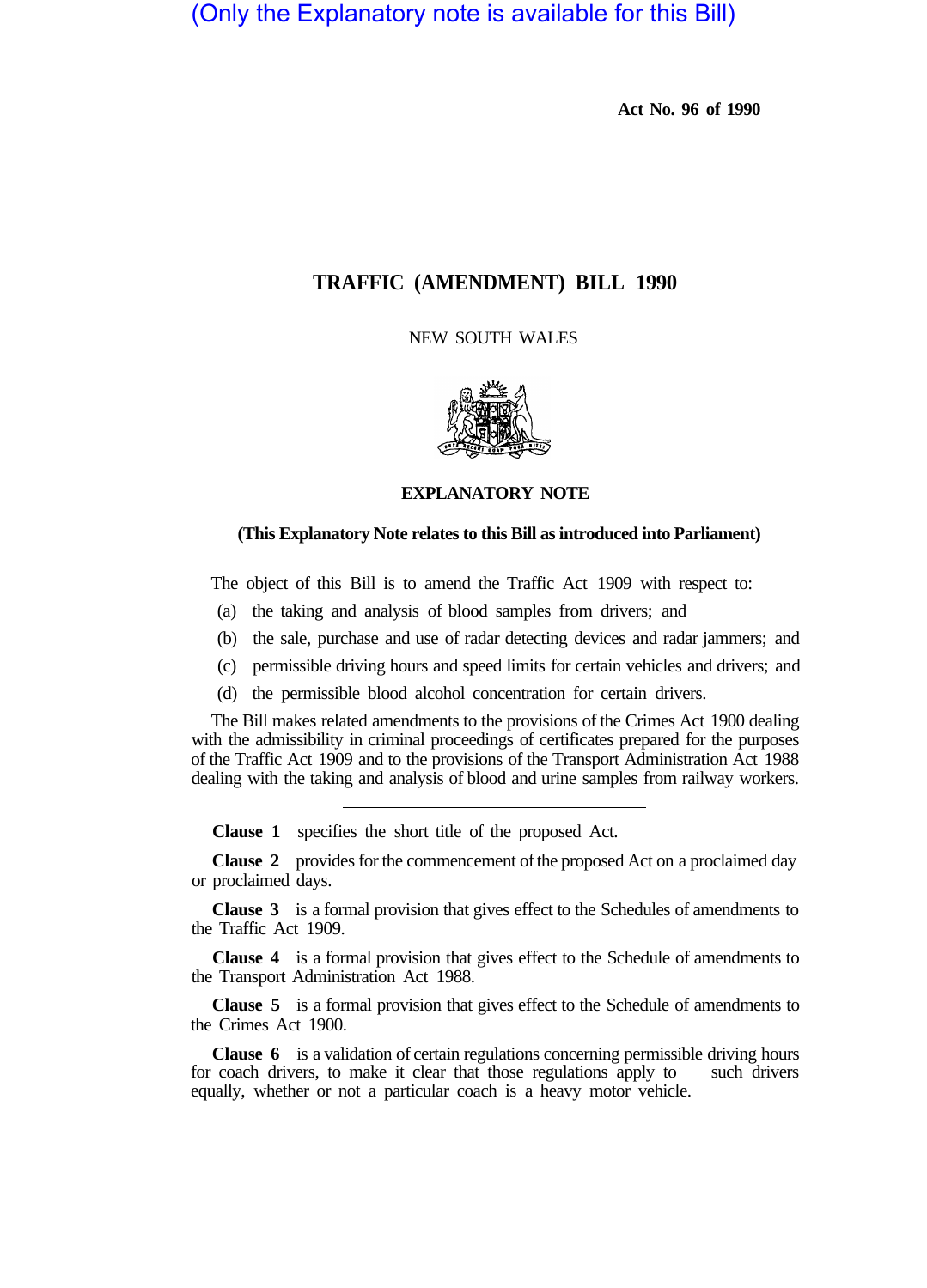## **SCHEDULE 1 - AMENDMENT OF TRAFFIC ACT 1909 IN RELATION TO THE TAKING AND ANALYSIS OF BLOOD SAMPLES**

#### **Samples to be taken by nurses in certain cases**

Section 4F requires a blood sample to be taken from a person who has been admitted to hospital after a road accident. At present the section requires the sample to be taken by the medical practitioner attending the person at the hospital. Schedule 1 (1) mends the section so as to require the sample to be taken by a suitably qualified registered nurse in a case where a medical practitioner is not present to attend the person concerned. The nurse in such a case is given the same legal indenmities as a doctor in the same circumstances.

Schedule 1 (2) (a) and (3) (b) make consequential amendments.

#### **Procedure after sampling**

When a blood sample is taken at a hospital under section 4F, the provisions of section 4G currently require the sample to be divided into three parts. One part is given to the person who provided the sample. The other two parts may be used for analysis. In practice, only one of these latter samples has been used for analysis, the other being retained for use in case the first is lost or stolen or adversely affected in some way. Due to developments in methods of analysis and secure storage of samples, the second sample is now considered unnecessary. Schedule 1 (2) (b) and (c) accordingly amend section 4G so that the section will provide for a sample to be divided into only two puts instead of three.

#### **Testing of hospital blood sample for drugs**

Blood samples taken at a hospital following a road accident are routinely tested for the presence of alcohol, but are not tested for other drugs. Under the Act at present, the only occasions on which a blood sample is tested for the presence of a drug other than alcohol are when the sample is taken following the arrest of a motorist under section 5AA. Schedule 1 (2) (d)-(f) amend section 4G so as to enable a police officer to require a blood sample taken at hospital following a road accident to be tested for other drugs as well as alcohol, but only when the accident was not attended by police or where, for some other reason, there opportunity for police to require the person from whom the sample was taken to undergo a sobriety test.

Schedule 1 (3) (a) and (c) make consequential amendments to section 5AB, allowing results of an analysis undertaken in accordance with section 4G (as mended) to be given in evidence in a prosecution for driving under the influence of drugs.

#### **Degree of accuracy of analysis**

Schedule 1 (4) inserts a new section 17C, dealing with the interpretation of the result of an analysis of blood or urine carried out for purposes of the Principal Act. The scientific equipment and methods used in carrying out such an analysis produce a result that is reliable only to a particular degree of accuracy. The effect of the new section is to allow a certificate attesting to the result of an analysis to state the result in terms of a minimum concentration of alcohol or drugs present in the sample concerned. The specified minimum concentration is arrived at by subtracting from the figure produced by the analysis an amount representing the greatest error that can be produced by the proper employment of the analytical equipment and methods used. This minimum figure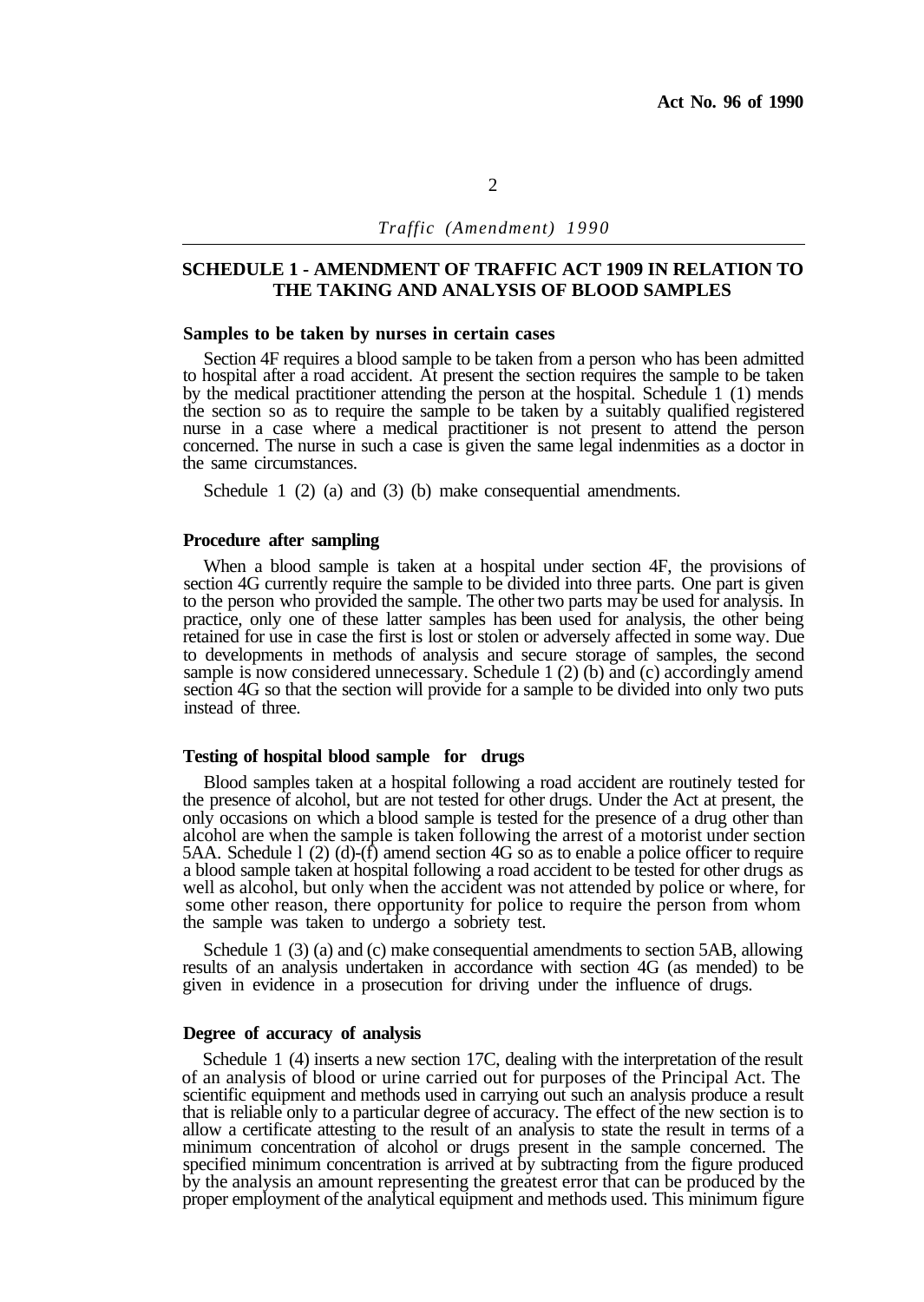is taken to be the actual figure. The driver is thus given the benefit of any doubt that may arise from limitations on the degree of accuracy of the analysis.

#### **SCHEDULE 2—AMENDMENT OF TRAFFIC ACT 1909 IN RELATION TO RADAR DETECTORS AND JAMMERS**

Schedule 2 (1) amends section 2 to insert defitions of "radar detecting device" and "radar jamming device".

Schedule 2 (2) inserts new sections 4AD and 4AE. Under proposed section 4AD, it is an offence:

- (a) to buy or sell these devices or offer them for sale; or
- (b) to drive or stand a motor vehicle on a public street if the vehicle has one of these devices fitted or if one of these devices is being carried. in the vehicle.

Under proposed section 4AE, police can demand immediate surrender of a device involved in a contravention of proposed section 4AD. If the device is on sale, it can be required to be surrendered at the point of sale. If the device is fitted to a motor vehicle and difficult to remove immediately, police can require the device to be surrendered at an appointed time and place. Similarly, officers of the Roads and Traffic Authority who, while inspecting a vehicle for any reason, come across such a device may serve a notice on the owner of the vehicle requiring its surrender to police. In addition, a court which finds an offence proven with respect to a device can also order the surrender of the device.

#### **SCHEDULE 3—AMENDMENT OF TRAFFIC ACT 1909 IN RELATION TO DRIVING HOURS AND SPEED LIMITS APPLYING TO CERTAIN VEHICLES AND DRIVERS**

#### **Driving hours for coach drivers**

The intent of clause 6, and of the amendments made to section 3 by Schedule 3 (1), is to remove any doubt that regulations may be made with respect to driving hours, mandatory rest periods and associated requirements for drivers of coaches (as defined in section 2) whether or not they are heavy motor vehicles, and that regulations already made for that purpose are valid.

## **Speed limits**

Schedule 3 (2) amends section 4A to make it clear that the heavy penalties provided by the Act for exceeding the speed limit by more than 45 kilometres per hour apply equally whether the speed limit concerned is fixed by the Act itself, or by a road sign, or by regulations relating to particular vehicles or drivers (for example, in relation to learner drivers or drivers of heavy motor vehicles or coaches).

Schedule 3 (3) makes a consequential amendment.

## **PERMISSIBLE CONCENTRATION OF ALCOHOL SCHEDULE 4-AMENDMENT OF TRAFFIC ACT 1909 IN RELATION TO**

Schedule 4 (1) amends section 4E, which regulates the blood alcohol content of drivers. The 0.02 limit that now applies to learners, provisional licensees and unlicensed